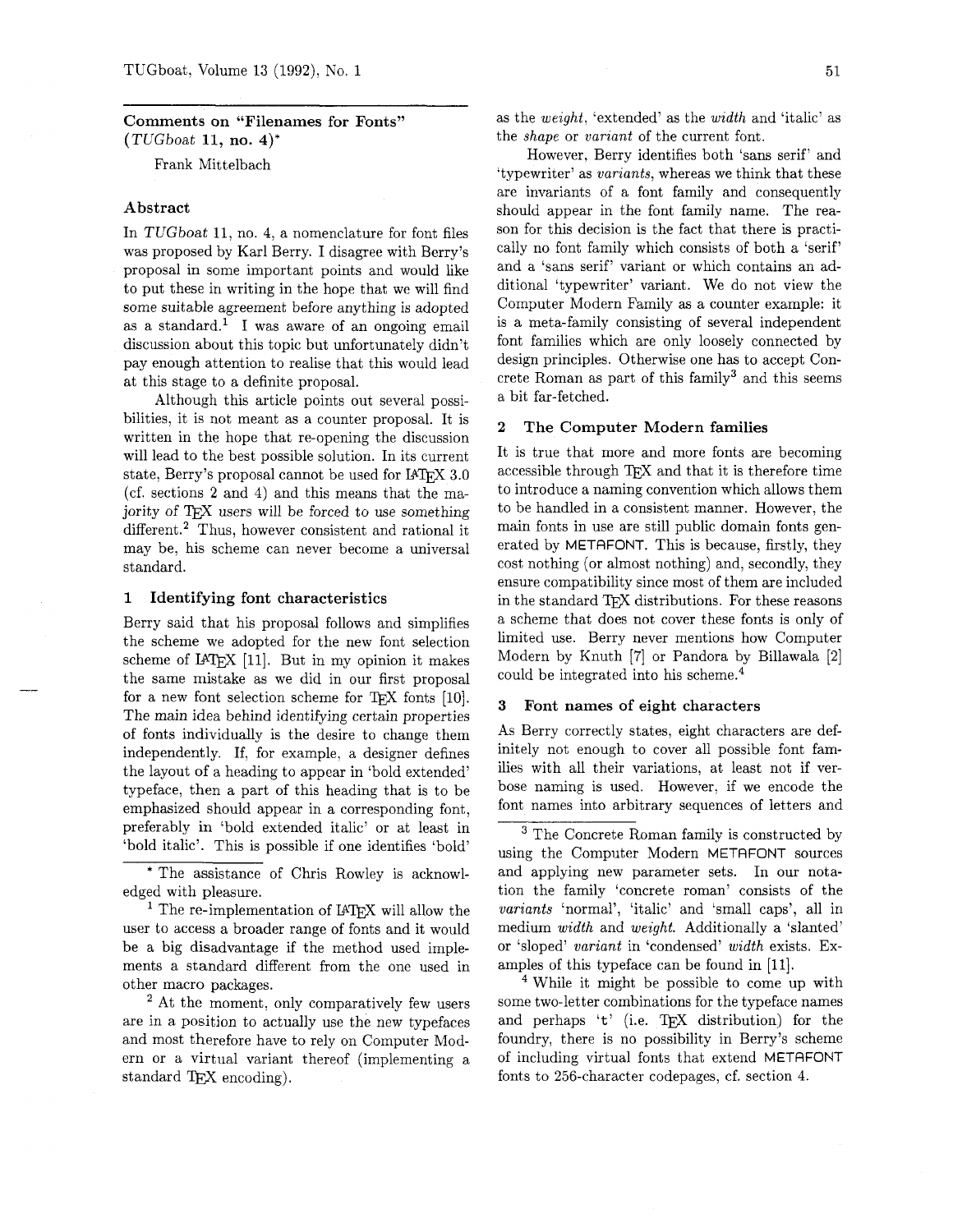numbers (beginning with a letter) then we can address  $26 \times 36^7 = ?$  different fonts.<sup>5</sup> I suppose that nobody would like to remember Times-Roman as z5zcvp49, so perhaps a more readable encoding has to be found, but we should not choose a system that already has difficulties in covering the current range of available fonts.

However, depending on the addressing method used within T<sub>F</sub>X, the actual names of the files can be of minor importance since they need concern only format developers. For example, in the new font selection scheme for  $IATFX$  [11], the user will specify fonts by characteristics which consist, in principle, of arbitrarily long strings. $6$  At the most primitive level, this user-interface consists of command sequences such as

## **\familyCtim)\series{bc)%**   $\simeq$ shape $\sc$ sc) $\sc$ selectfont

this loads a small caps variant of Times-Roman in weight/width bold condensed (in the current size). This might indeed correspond to some external file named z5zcvp49, without forcing the user to learn this fact. To use such a scheme successfully we have to ensure that there no longer exist situations where the user is forced to return to  $IATFX$ 's \newfont command or TFX's  $\forall$  font primitive. In particular, this requires proper documentation<sup>7</sup> of the available fonts in the form of tables for  $\ti$  family,  $\series$ , etc., together with the ability to access fonts in arbitrary sizes since many fonts can be scaled nowadays by the output devices. This important feature will be added to the new font selection scheme in the near future; the implementation is currently under way.

The following sections deal with individual parts of Berry's proposal. They are nothing more than observations and do not add up to a new proposal for using the available number of characters.

<sup>5</sup> Similar considerations apply to the case of user names on length-restricted systems. While pzf5hz is perhaps difficult to connect with "Mittelbach", this approach allows over 60 000 EDS employees access to the company's net without conflicts.

 $6$  It should be pointed out that the new font selection scheme is independent of IATFX and could therefore serve as a new standard, just like the old one proposed by Knuth [9, pp. 414-415] at a time when only a few fonts were available and subsequently implemented in most macro packages.

<sup>7</sup> A task that has still to be undertaken for  $IATFX$  3.0: any volunteers?

Denoting the foundry While it seems nice to have names that are easy to remember<sup>8</sup>, I have some reservations about the foundry table given in  $[1, p. 517]$ . It might be possible to cover the major foundries of the western world, but the market is young and will certainly expand enormously in the near future. $9$  The present list is nowhere near complete: where, for example, are Monotype and Linotype?

Denoting the typeface family The table of typeface families reads like a PostScript brochure. While at present this is certainly an important source of non-METAFONT fonts used with TFX, one should look closely at all the other families provided by the major printer companies to see whether or not they fit into any proposed scheme.<sup>10</sup>

Denoting the weight and expansion Given the constraints on available characters for use in the font names, I would suggest squeezing this information into one character. One can probably use 'memorable' characters for the most usual combinations and assign the remaining characters to all other combinations. To reduce the number of possible combinations one should drop the distinction between human and automatic scaling in expansion. While this is an interesting fact, I doubt whether any foundry supplies the same typeface in both ways.

Denoting the variant My only concerns here are those I expressed earlier (see section 1) about what constitutes a variant.

Denoting the size To avoid the problem of unspecifiable font sizes, I suggest the use of a two-digit hexadecimal (or even base-36) number. For standard sizes, i.e. those in the range 5pt to 20pt, this is as readable as a decimal number; and for the usual display sizes (e.g. 72pt) one would surely get used to it. This would also allow the packing of additional information into this part of the font name, as explained in the next section.

Whatever this means when only a single character is to be used.

<sup>9</sup> Since it is already difficult to assign appropriate letters, one might think of dropping this approach completely to avoid giving certain foundries preference over others.

<sup>10</sup> There exist by now tools to generate  $\cdot$  tfm files from down-loadable fonts for many font formats in different printer languages.